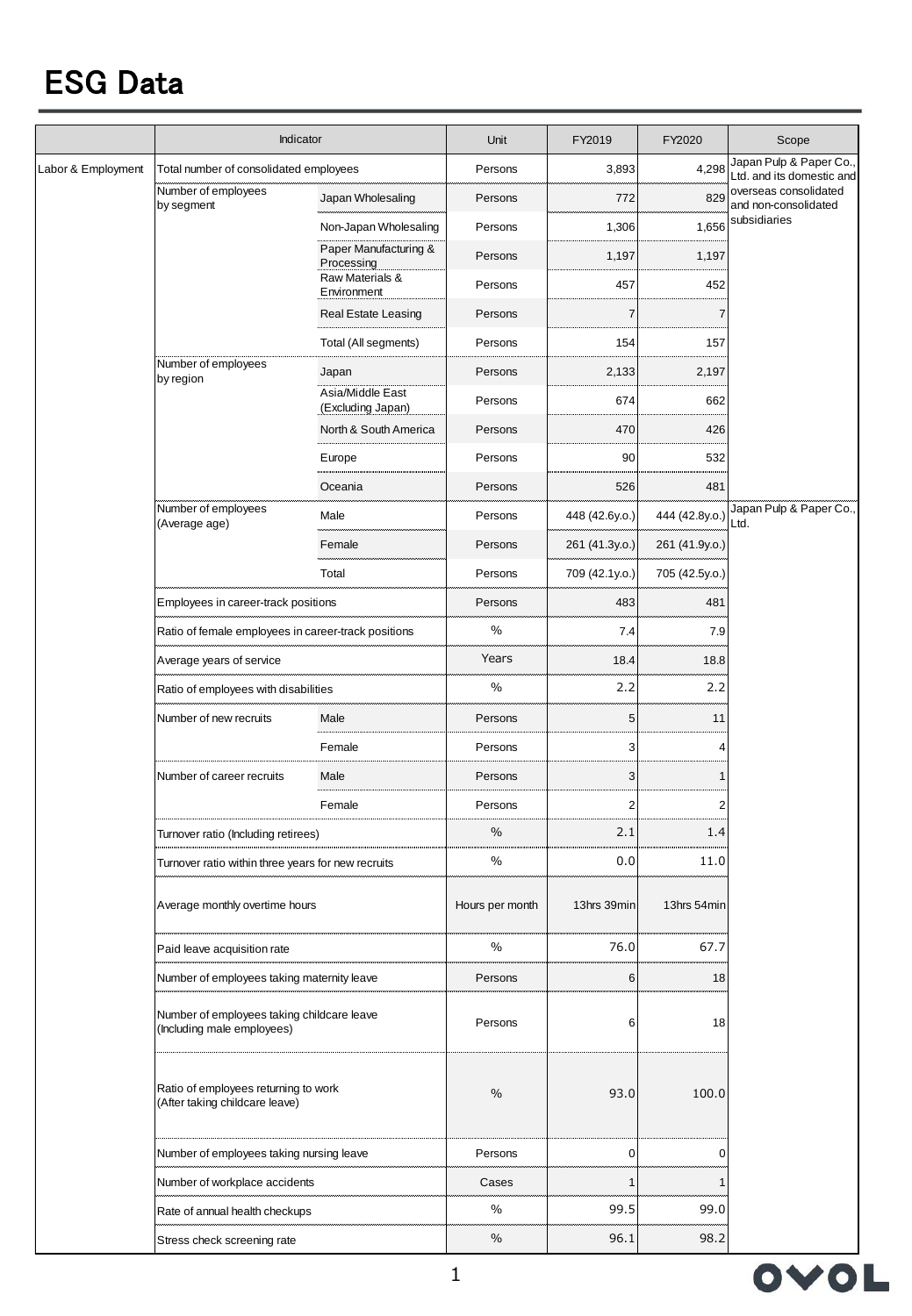## ESG Data

|               | Indicator                                                                 |                                  | Unit                 | FY2019    | FY2020    | Scope                                                 |  |
|---------------|---------------------------------------------------------------------------|----------------------------------|----------------------|-----------|-----------|-------------------------------------------------------|--|
| <b>Inputs</b> | Energy consumption                                                        |                                  | GJ                   | 1,775,974 | 1,539,819 | Japan Pulp & Paper Co.,<br>Ltd. and its domestic      |  |
|               | Electricity consumption                                                   |                                  | Thousand kwh         | 230,236   | 229,759   | consolidated and non-<br>consolidated<br>subsidiaries |  |
|               | Water consumption                                                         |                                  | Thousand m           | 22,158    | 21,865    |                                                       |  |
|               | Wastepaper consumption                                                    |                                  | t                    | 476,256   | 441,808   | Domestic consolidated<br>paper manufacturing          |  |
|               | Release and transfer of chemical substances subject to<br>the PRTR system |                                  | t                    | 810       | 754       | subsidiaries                                          |  |
| Output        | Scope 1                                                                   |                                  | $t$ -CO <sub>2</sub> | 86,967    | 83,225    | Japan Pulp & Paper Co.,<br>Ltd. and its domestic      |  |
|               | Scope 2                                                                   |                                  | $t$ -CO <sub>2</sub> | 106,713   | 96,045    | consolidated and non-<br>consolidated                 |  |
|               | Scope 1+2                                                                 |                                  | $t$ -CO <sub>2</sub> | 193,680   | 179,269   | subsidiaries                                          |  |
|               | 6.5 greenhouse gases                                                      |                                  | t-CO <sub>2</sub>    | 40,177    | 42,620    |                                                       |  |
|               | Water emissions                                                           |                                  | Thousand m           | 22,314    | 22,289    |                                                       |  |
|               | Industrial waste generated                                                |                                  | Thousand t           | 74        | 66        |                                                       |  |
|               |                                                                           | Quantity effectively<br>utilized | Thousand t           | 61        | 56        |                                                       |  |
|               |                                                                           | Quantity for final<br>disposal   | Thousand t           | 13        | 10        |                                                       |  |

Note: The "Major criteria and coefficients for Scope 1 and 2 calculations" criteria are based on the control criteria of the GHG Protocol Corporate Accounting and Reporting Standard. Coefficients used are calculated based on the Law Concerning the Promotion of the Measures to Cope with Global Warming and the Emission Coefficients by Electric Utility.

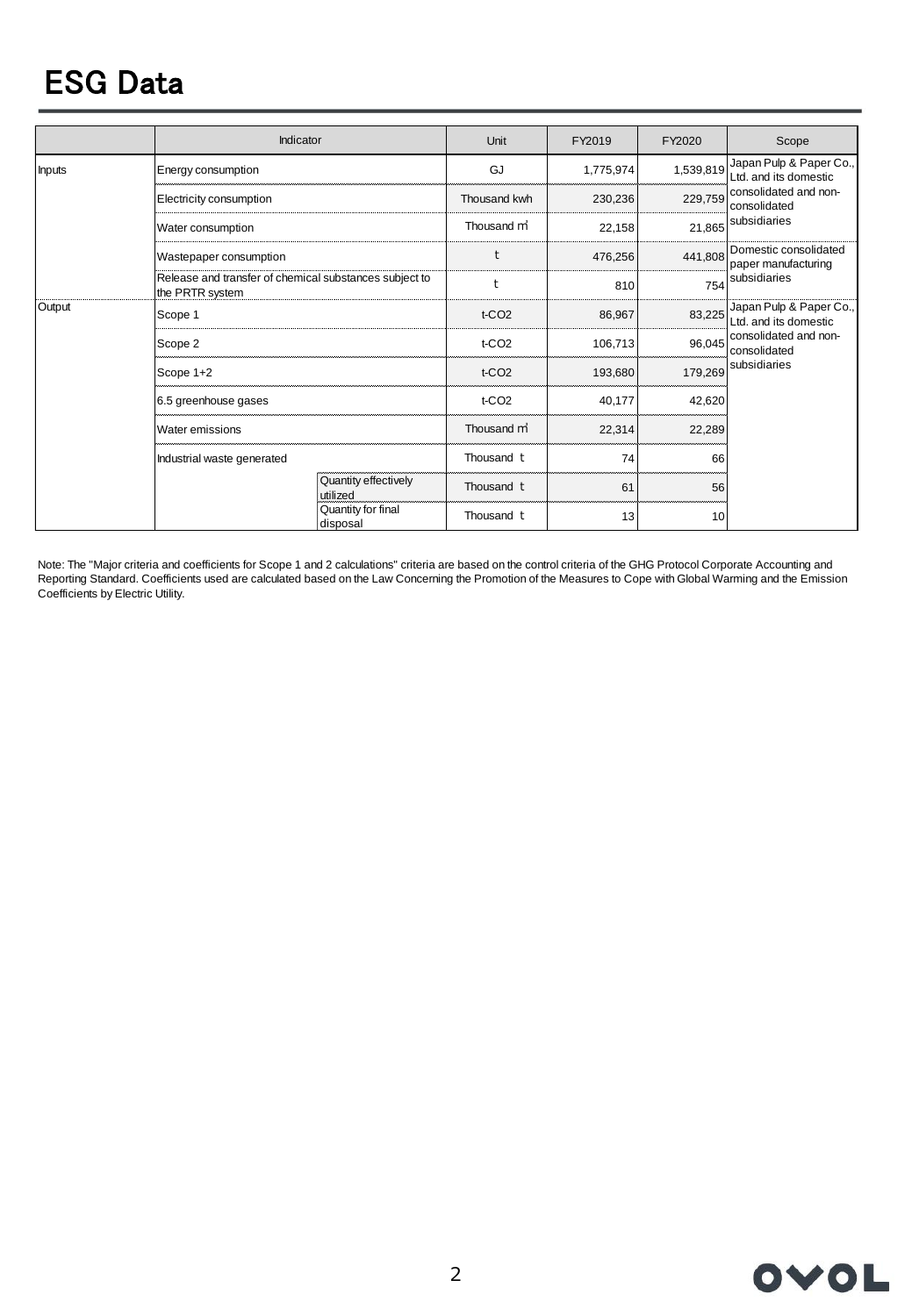\* Holders of multiple sites

Feb-22

| Group Companies - Japan<br>Company Name<br><b>Certification Number</b> |                  |  |
|------------------------------------------------------------------------|------------------|--|
| Japan Pulp & Paper Co., Ltd.                                           | SGSHK-COC-001165 |  |
| Eco Paper JP Co., Ltd.                                                 | SA-COC-005417    |  |
| Taiho Paper Co., Ltd.                                                  | SA-COC-005309    |  |
| Showa Packaging Industry Co., Ltd.                                     | SGSHK-COC-350126 |  |
| Corelex Shin-Ei Co., Ltd.*                                             | SA-COC-006892    |  |
| Corelex San-Ei Co., Ltd.                                               |                  |  |
| Corelex Doh-Ei Co., Ltd.                                               | SA-COC-007596    |  |
| JP Household Supply Co., Ltd.                                          | SGSHK-COC-011272 |  |
| Koyosha Inc.                                                           | SGSHK-COC-002906 |  |
| Gokura Co., Ltd.                                                       | SGSHK-COC-003027 |  |
| Cosmo Paper Trading Co., Ltd.                                          | SGSHK-COC-002796 |  |
| Kyoto Kami Shoji Co., Ltd.                                             | SGSHK-COC-003718 |  |
| Maruni Chikiriya Co., Ltd.                                             | SGSHK-COC-002769 |  |
| Honshu Electrical Materials Sales Co., Ltd. - Nagoya Office            | SGSHK-COC-004933 |  |
| Fuchikami - Head Office                                                | SGSHK-COC-350605 |  |
| Fuchikami - Okinawa Branch                                             | SGSHK-COC-350539 |  |

| Group Companies - Outside Japan |                                                    |                             |  |  |
|---------------------------------|----------------------------------------------------|-----------------------------|--|--|
| Region                          | <b>Company Name</b>                                | <b>Certification Number</b> |  |  |
| Asia                            | Japan Pulp & Paper (Shanghai) Co., Ltd.            | SGSHK-COC-010811            |  |  |
|                                 | Japan Pulp & Paper Co., (H.K.) Ltd.                | SGSHK-COC-004214            |  |  |
|                                 | Tai Tak Paper Co., Ltd.                            | RINA-COC-000297             |  |  |
|                                 | Tai Tak Paper (Shenzhen) Co., Ltd.                 | SAI-COC-002933              |  |  |
|                                 | Japan Pulp & Paper (Korea) Co., Ltd.               | SGSHK-COC-007972            |  |  |
|                                 | OVOL Singapore Pte. Ltd.                           | SGS-COC-003361              |  |  |
|                                 | OVOL Malaysia Sdn.Bhd.                             | SCS-COC-001581              |  |  |
|                                 | PT. Oriental Asahi JP Carton Box                   | SGSHK-COC-440007            |  |  |
|                                 | JP Corelex (Vietnam) Co., Ltd.                     | SCS-COC-006514              |  |  |
|                                 | Fine Paper Takeo (M) Sdn. Bhd.                     | SCS-COC-001818              |  |  |
| North America                   | Japan Pulp & Paper (U.S.A.) Corp.                  | SCS-COC-001121              |  |  |
|                                 | Gould Paper Corporation (OVOL USA)*                |                             |  |  |
|                                 | Bosworth Papers, Inc.<br>TT-COC-006318             |                             |  |  |
|                                 | Western-BRW Paper Co., Inc.- High Point            |                             |  |  |
| Europe                          | Japan Pulp & Paper GmbH                            | GFA-COC-001722              |  |  |
|                                 | Gould Publication Papers U.K. Limited *            |                             |  |  |
|                                 | Gould Paper Sales UK Limited                       |                             |  |  |
|                                 | <b>Gould Papiers France</b>                        | TT-COC-005279               |  |  |
|                                 | <b>Harlech PPM Limited</b>                         |                             |  |  |
|                                 | OVOL Fiber Europe B.V.                             |                             |  |  |
|                                 | Premier Paper Group Limited                        | INT-COC-002103              |  |  |
| Oceania                         | Ball & Doggett Group Pty Ltd*                      |                             |  |  |
|                                 | Ball & Doggett Pty Ltd - Brisbane                  |                             |  |  |
|                                 | Ball & Doggett Pty Ltd - Perth - Western Australia |                             |  |  |
|                                 | Ball & Doggett Pty Ltd - Sydney - New South Wales  |                             |  |  |
|                                 | Ball & Doggett Pty Ltd - Adelaide (Beverley)       | SAI-COC-001146              |  |  |
|                                 | Ball & Doggett Pty Ltd - Melbourne, Victoria       |                             |  |  |
|                                 | <b>BJ Ball Limited - Christchurch Branch</b>       |                             |  |  |
|                                 | <b>BJ Ball Limited - Dunedin Branch</b>            |                             |  |  |
|                                 | <b>BJ Ball Limited - Wellington Branch</b>         |                             |  |  |